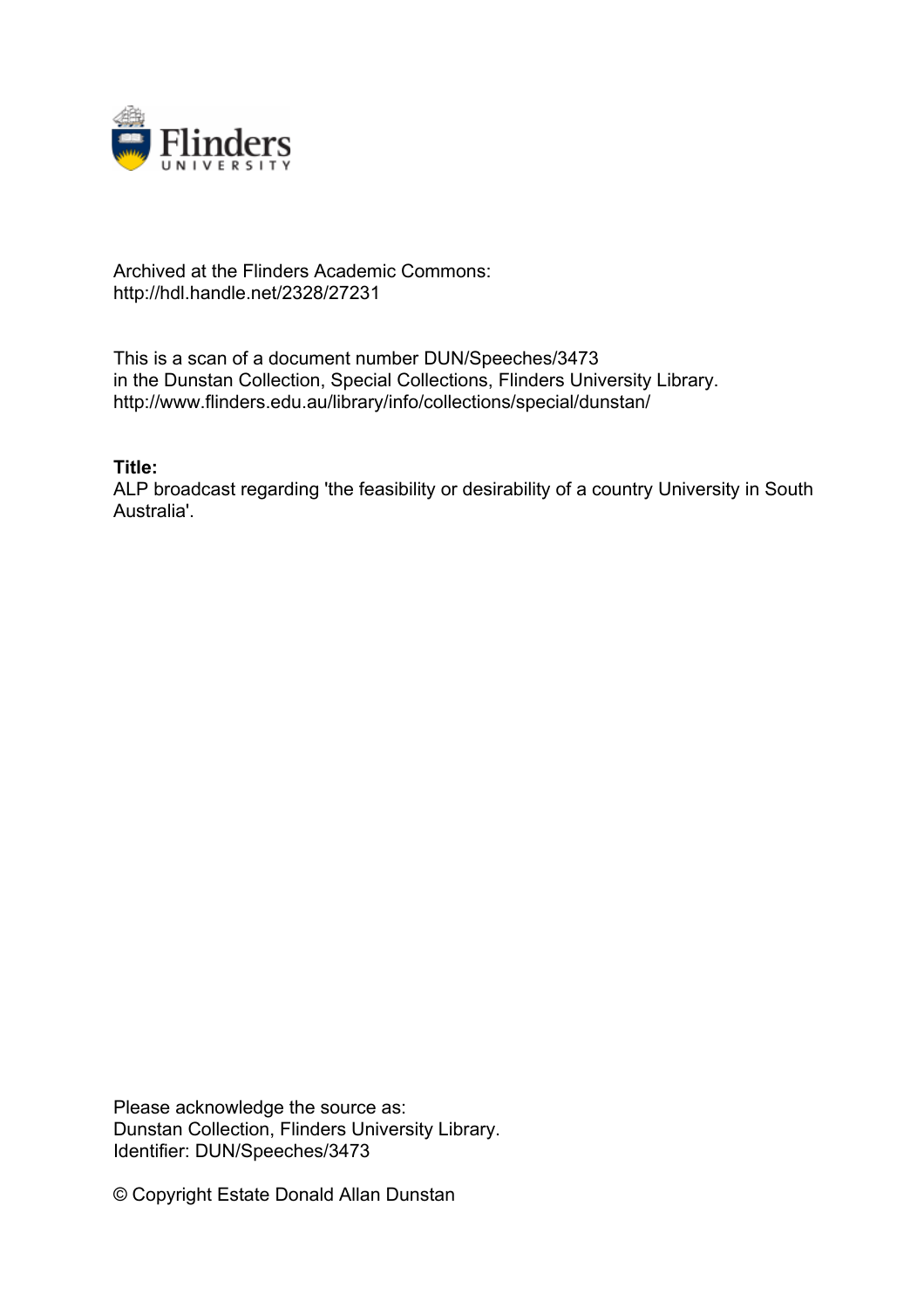## A.L.P. BROADCAST 27th June, i960.

3473

Good Evening,

As numbers of statements have recently been made in the press about the feasibility or desirability of a country University in South Australia, it would be as well to get a few facts clear.

What advantages and what disadvantages does such a scheme have.

Let's look at the advantages. South Australia under its present lease the country league government, has developed an alarming tendency to centralisation of papulation in the Adelaide suburbs. This has meant soaring land values, increased cost of housing and service facilities (such as water, sewers, roads and fuel) and the break-up of country communities with their close bonds of human relationship. Adelaide suburbs do not have the same community life or spirit which can be found in country communities - in most built-up suburbs in Adelaide community activities - social, political, sporting, or in the arts, do not touch more than  $25/6$  of the populace at the level of personal contact. The result to the community in increase in nervous disorders and mental disease, in delinquency and family break-ups has been shown so clearly in ther States and countries tc need no emphasis here.

Clearly a planned decentralisation of the community so that larger country centres providing facilities and variety of employment would be to South Australia's benefit. Now it has been said that the first thing you must do is to de-centralise industry first - and the rest will follow. That, of course, is nonsense. Any decentralisation of facilities is of assistance in a general policy of  $\mathbf{X}$ km de-centralisation - a country University is likely to encourage other measures in decentralisation to follow just as a decentralised industry will. It would be different if a country University were

put in a completely isolated spot unlikely to develop otherwise - Dunstan Collection, Special Collections, Flinders University Library.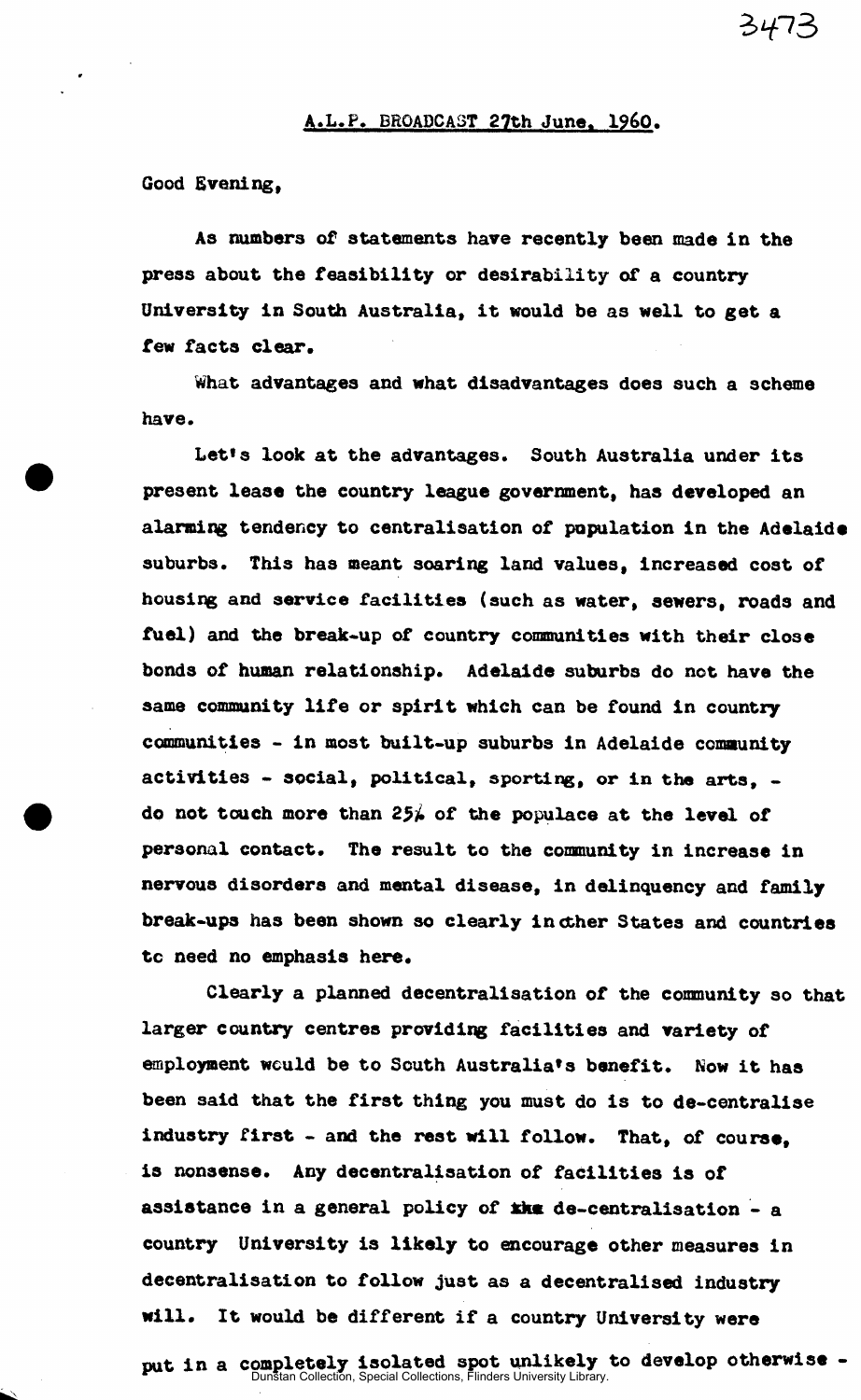but this is a suggestion no-one has seriously made.

 $2$ .

**A** second factor which some people say is a disadvantage is really an advantage. It is true that no country area of South Australia today has a sufficient school population taking matriculation examines to come anywhere near providing the basic necessary student population for a University. So a country University would have to be largely residential.

Frankly, that is an advantage. It has been proved time and again that there are considerable advantages in having a residential University. In the University of Adelaide, there has been a continuing effort to provide residential colleges for students, who living a corporate academic life and subject to disciplines in their studies, find an incentive to study greater than is found by the average student who does not live in a college. Residential Universities are in other countries far more the rule than the exception,

It is alleged that the cost would be greater as **residential**  students would have to be subsidised. It is true that the cost would be greater, but not, I believe so much greater as to outweight the advantages of a residential institution. Of course, a new University institution will cost about three times per head what Adelaide University costs. But this is so whether it is in the country or in the city. Smaller university institutions, and new ones, always **co3t** considerably more than existing institutions.

But here we come to another considerable advantage. If we were to establish another University in a wealthy country district, it would be likely jot only that we would have help from the Universities Commission which would be **forthcoming**  for any worth-while project - it would be also likely that a great deal of money towards the cost of buildings, endowments and library could be raised from local people interested in the development of their own area. It has already been proved elsewhere that this was the case. It would be unlikely to be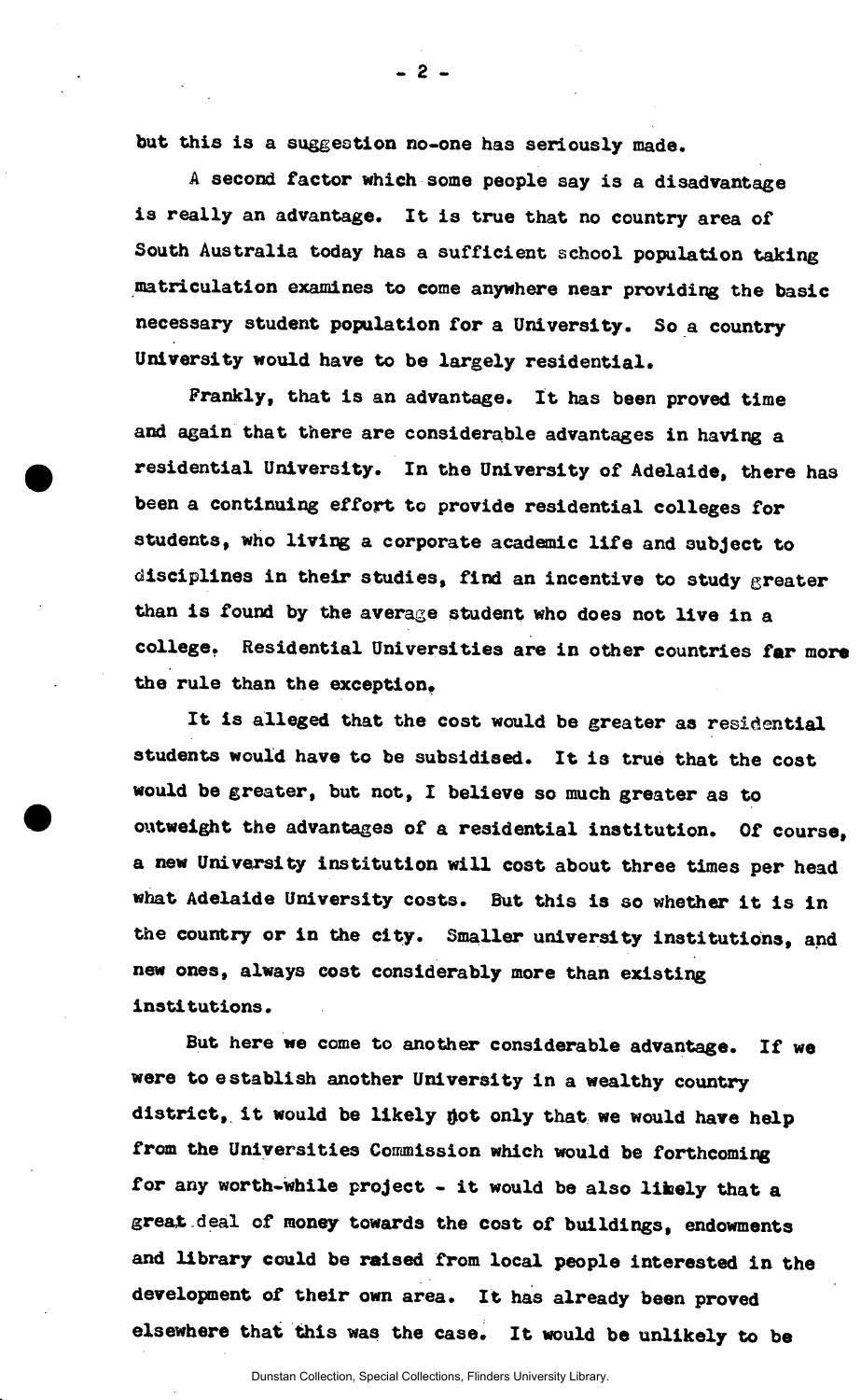the case in Adelaide - already charitable appeals in the metropolitan area are so many and so constant that the possibility of raising comparable sums in Adelaide for a new metropolitan University would be remote - and the State Government will be hard put to it to meet the whole cost involved.

Now it is said that a country University would have difficulty in attracting staff. There are various reasons given for this - but the most usual is that country towns are lacking in "culture". If this means that country town don't get so many symphony concerts, plays and art exhibitions the answer is that in fact they do get some and with the development of a country University any town in which it was established would be certain to get more. It is evident that many of the people who make this criticism just don't know what  $g$ oes on in some country towns. In fact, life in a University country town is likely to have considerable attractions - provided there is adequate local provision for the education of childran and that living quarters are made attractive,

one The finger is pointed at Australia's/decentralised **University**  the University of New England at Armidale - and it is said that it has difficulties in providing staff. That University has a number of outstanding scholars and teachers at the professional level, but has some difficulty in getting adequate staff at the level of senior lectureships. But this is so with all small Universities. The problem of **New** England is no greater in this regard than the problems of the University of Tasmania and the same problem will face any second University institution in South Australia, which whether it be in Adelaide or in the country.

The picture of Adelaide suburbia as a haven of culture and the arts as compared with which country towns are dreary wastes, is one which can only raise hoots of derisive mirth.

Indeed, the experience of New England University should tell us something here. When the teachers' college was established at Armidale the then Minister of Education was faced with  ${\tt numbers}$  of  $_{\tiny \text{Du}}$  real  $\text{Ef}$  with  $_{\tiny \text{Du}}$  represents the equation of  $_{\tiny \text{Du}}$  in  $_{\tiny \text{Du}}$  in  $_{\tiny \text{Du}}$  in  $_{\tiny \text{Du}}$  to make their

- 3 -